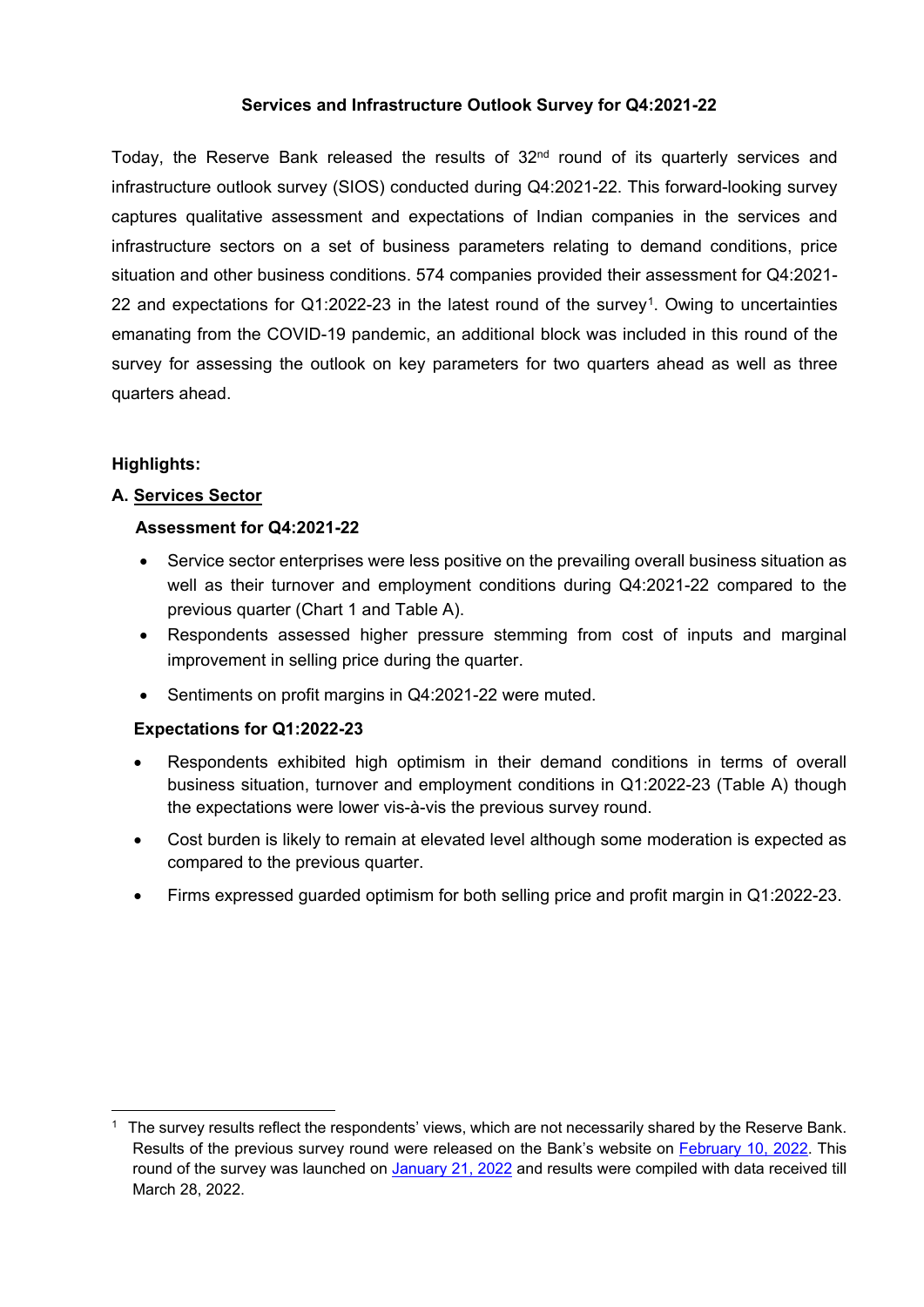

# **Expectations for Q2:2022-23 and Q3:2022-23**

- Demand parameters in the services sector are expected to expand further in successive quarters (Table C).
- Services firms expect elevated input cost burden; a significant portion of which is expected to be transmitted to selling prices.

# **B. Infrastructure Sector**

# **Assessment for Q4:2021-22**

- Infrastructure companies polled continued expansion though with lower optimism on overall business situation as well as turnover (Chart 2 and Table B).
- Employment conditions remained subdued for infrastructure companies in Q4:2021-22.
- Respondents gauged higher pressure from input prices and some moderation in selling price growth; their assessment on profit margins abated in Q4:2021-22.
- Respondents reported guarded optimism on availability of finance.

# **Expectations for Q1:2022-23**

- Demand parameters in the infrastructure sector are expected to expand at a slower pace in Q1:2022-23 (Chart 2 and Table B).
- Infrastructure sector firms expressed lower optimism for both selling price growth and profit margin in Q1:2022-23.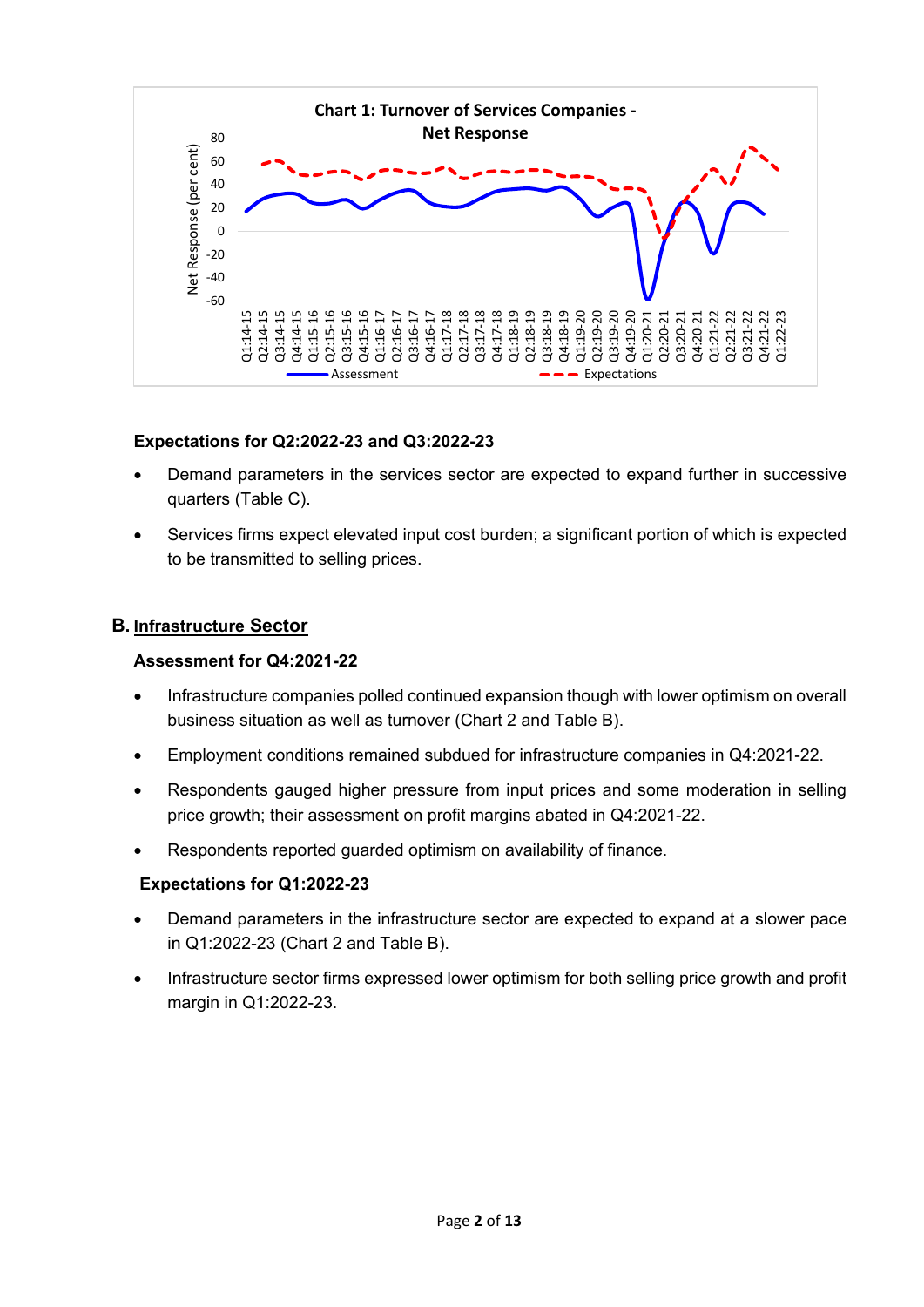

# **Expectations for Q2:2022-23 and Q3:2022-23**

- Overall business situation and turnover are likely to expand in ensuing quarters although optimism waned a bit (Table D).
- Job landscape is expected to improve slowly in successive quarters.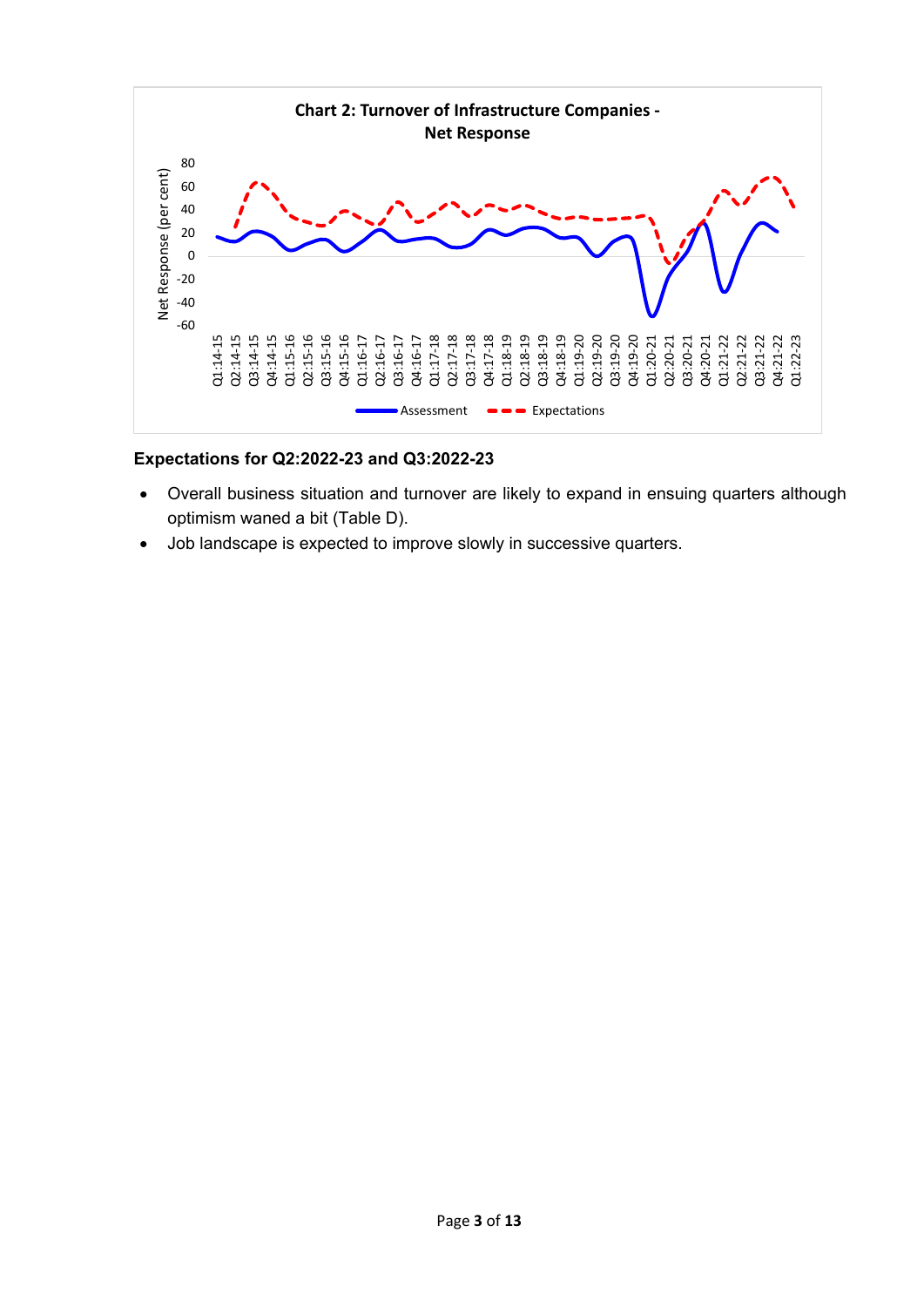| Table A: Services Sector          |                          |            |                            |            |  |  |  |  |  |  |  |
|-----------------------------------|--------------------------|------------|----------------------------|------------|--|--|--|--|--|--|--|
|                                   | (per cent)               |            |                            |            |  |  |  |  |  |  |  |
| <b>Parameters</b>                 | <b>Assessment period</b> |            | <b>Expectations period</b> |            |  |  |  |  |  |  |  |
|                                   | Q3:2021-22               | Q4:2021-22 | Q4:2021-22                 | Q1:2022-23 |  |  |  |  |  |  |  |
| <b>Overall Business Situation</b> | 28.2                     | 17.3       | 64.8                       | 53.4       |  |  |  |  |  |  |  |
| Turnover                          | 24.7                     | 14.9       | 63.1                       | 51.1       |  |  |  |  |  |  |  |
| <b>Full-time Employees</b>        | 11.8                     | 1.7        | 47.2                       | 22.6       |  |  |  |  |  |  |  |
| Part-time Employees               | 15.2                     | 7.4        | 54.8                       | 17.8       |  |  |  |  |  |  |  |
| <b>Availability of Finance</b>    | 12.4                     | 10.5       | 47.3                       | 28.2       |  |  |  |  |  |  |  |
| <b>Cost of Finance</b>            | $-12.6$                  | $-6.0$     | $-41.2$                    | $-14.5$    |  |  |  |  |  |  |  |
| Salary & Wages                    | $-17.2$                  | $-19.8$    | $-48.5$                    | $-36.3$    |  |  |  |  |  |  |  |
| Cost of Inputs                    | $-43.5$                  | $-59.9$    | $-72.4$                    | $-58.7$    |  |  |  |  |  |  |  |
| <b>Selling Price</b>              | 13.0                     | 14.0       | 51.4                       | 24.9       |  |  |  |  |  |  |  |
| Profit Margin                     | 0.7                      | $-11.1$    | 40.1                       | 19.1       |  |  |  |  |  |  |  |
| Inventories                       | 16.0                     | 8.3        | 51.5                       | 18.2       |  |  |  |  |  |  |  |
| <b>Technical/Service Capacity</b> | 18.8                     | 18.9       | 64.3                       | 29.4       |  |  |  |  |  |  |  |
| <b>Physical Investment</b>        | 15.8                     | 15.2       | 60.3                       | 25.3       |  |  |  |  |  |  |  |

# **Summary of [Ne](#page-3-0)t Responses**[2](#page-3-1) **on Survey Parameters**

| <b>Table B: Infrastructure Sector</b> |                          |            |                            |            |  |  |  |  |  |
|---------------------------------------|--------------------------|------------|----------------------------|------------|--|--|--|--|--|
|                                       |                          |            |                            | (per cent) |  |  |  |  |  |
|                                       | <b>Assessment period</b> |            | <b>Expectations period</b> |            |  |  |  |  |  |
| <b>Parameters</b>                     | Q3:2021-22               | Q4:2021-22 | Q4:2021-22                 | Q1:2022-23 |  |  |  |  |  |
| <b>Overall Business Situation</b>     | 27.9                     | 23.5       | 71.3                       | 53.1       |  |  |  |  |  |
| Turnover                              | 28.1                     | 21.3       | 66.7                       | 40.0       |  |  |  |  |  |
| <b>Full-time Employees</b>            | 12.7                     | 5.0        | 48.5                       | 17.9       |  |  |  |  |  |
| Part-time Employees                   | 23.5                     | $-2.2$     | 71.1                       | 15.9       |  |  |  |  |  |
| Availability of Finance               | 17.9                     | 8.8        | 61.9                       | 25.0       |  |  |  |  |  |
| <b>Cost of Finance</b>                | $-20.3$                  | $-21.9$    | $-57.0$                    | $-25.4$    |  |  |  |  |  |
| Salary & Wages                        | $-18.7$                  | $-20.0$    | $-59.0$                    | $-37.5$    |  |  |  |  |  |
| Cost of Inputs                        | $-53.8$                  | $-74.6$    | $-81.5$                    | $-78.9$    |  |  |  |  |  |
| <b>Selling Price</b>                  | 21.6                     | 16.1       | 65.5                       | 23.2       |  |  |  |  |  |
| Profit Margin                         | 5.9                      | $-26.6$    | 47.8                       | 12.7       |  |  |  |  |  |
| Inventories                           | 21.9                     | 12.8       | 61.4                       | 20.0       |  |  |  |  |  |
| <b>Technical/Service Capacity</b>     | 26.4                     | 17.9       | 75.6                       | 28.6       |  |  |  |  |  |
| <b>Physical Investment</b>            | 29.0                     | 10.3       | 75.3                       | 17.2       |  |  |  |  |  |

**.** 

<span id="page-3-1"></span><span id="page-3-0"></span> $2$  Net Response (NR) is the difference between the percentage of respondents reporting optimism and those reporting pessimism. It ranges between -100 to 100. Positive value indicates expansion/optimism and negative value indicates contraction/pessimism. In other words,  $NR = (I - D)$ ; where, I is the percentage response of 'Increase/optimism', D is the percentage response of 'Decrease/pessimism' and E is the percentage response as 'no change/ equal' (*i.e.*, I+D+E=100). For example, increase in turnover is optimism whereas decrease in cost of inputs is optimism.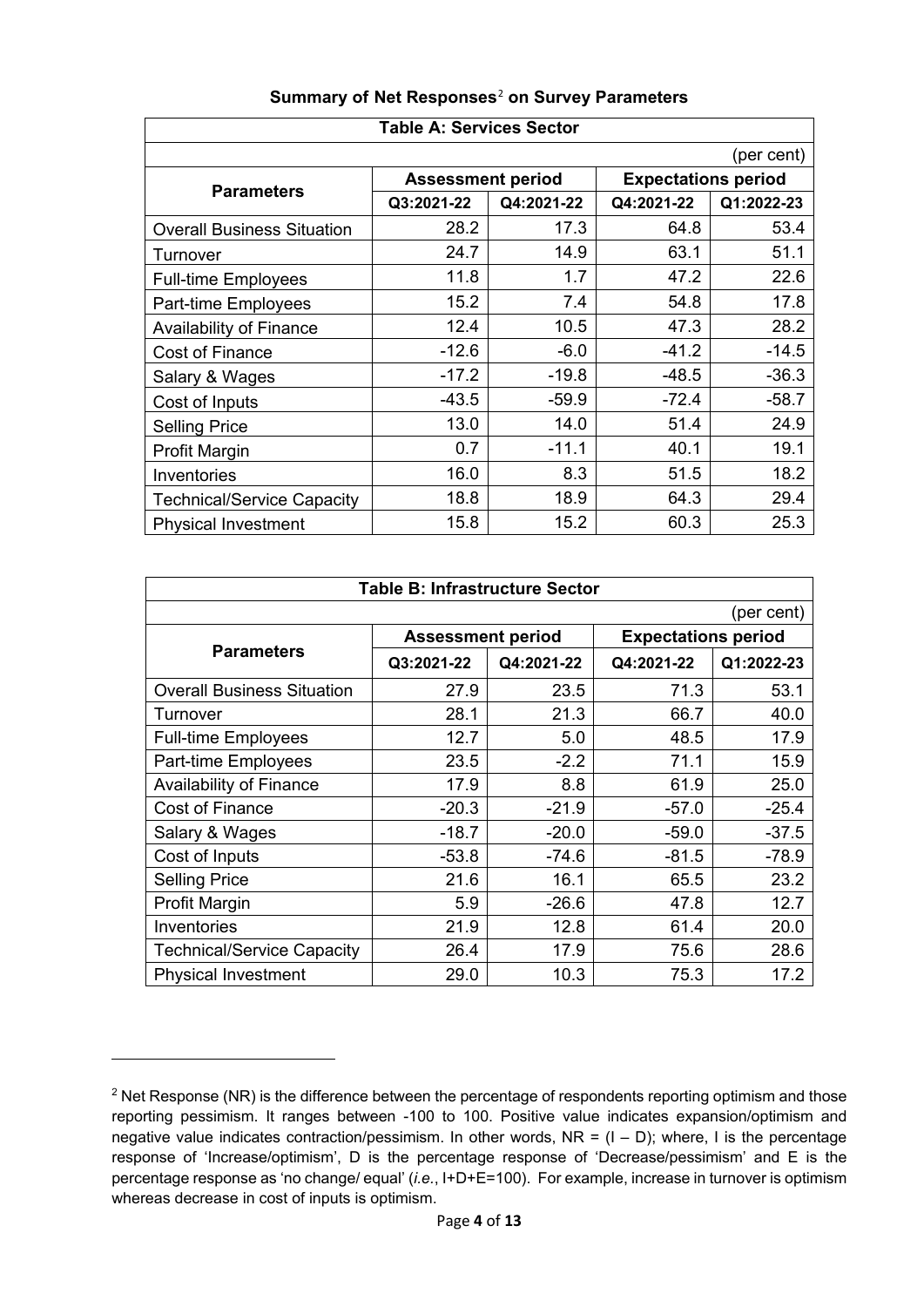| <b>Table C: Services Sector</b>   |            |            |            |            |  |  |  |  |  |  |
|-----------------------------------|------------|------------|------------|------------|--|--|--|--|--|--|
| <b>Parameter</b>                  | Round 31   |            | Round 32   |            |  |  |  |  |  |  |
|                                   | Q4:2021-22 | Q1:2022-23 | Q2:2022-23 | Q3:2022-23 |  |  |  |  |  |  |
| <b>Overall Business Situation</b> | 64.8       | 53.4       | 59.2       | 60.9       |  |  |  |  |  |  |
| Turnover                          | 63.1       | 51.1       | 57.8       | 60.7       |  |  |  |  |  |  |
| <b>Full-time Employees</b>        | 47.2       | 22.6       | 26.2       | 31.5       |  |  |  |  |  |  |
| Part-time Employees               | 54.8       | 17.8       | 29.8       | 29.2       |  |  |  |  |  |  |
| Cost of Inputs                    | $-72.4$    | $-58.7$    | $-58.0$    | $-57.8$    |  |  |  |  |  |  |
| <b>Selling Price</b>              | 51.4       | 24.9       | 34.4       | 28.9       |  |  |  |  |  |  |

# **Expectations of Select Parameters for extended period – Net response (in per cent)**

| <b>Table D: Infrastructure Sector</b> |            |            |            |            |  |  |  |  |  |
|---------------------------------------|------------|------------|------------|------------|--|--|--|--|--|
| <b>Parameter</b>                      | Round 31   |            | Round 32   |            |  |  |  |  |  |
|                                       | Q4:2021-22 | Q1:2022-23 | Q2:2022-23 | Q3:2022-23 |  |  |  |  |  |
| <b>Overall Business Situation</b>     | 71.3       | 53.1       | 47.5       | 46.8       |  |  |  |  |  |
| Turnover                              | 66.7       | 40.0       | 42.5       | 41.3       |  |  |  |  |  |
| <b>Full-time Employees</b>            | 48.5       | 17.9       | 19.5       | 22.1       |  |  |  |  |  |
| Part-time Employees                   | 71.1       | 15.9       | 29.4       | 26.5       |  |  |  |  |  |
| Cost of Inputs                        | $-81.5$    | $-78.9$    | $-69.2$    | $-67.7$    |  |  |  |  |  |
| <b>Selling Price</b>                  | 65.5       | 23.2       | 37.0       | 35.2       |  |  |  |  |  |

**Note:** [Please see the excel file for time series data.](https://rbidocs.rbi.org.in/rdocs/content/docs/SIOSR3208042022.xlsx)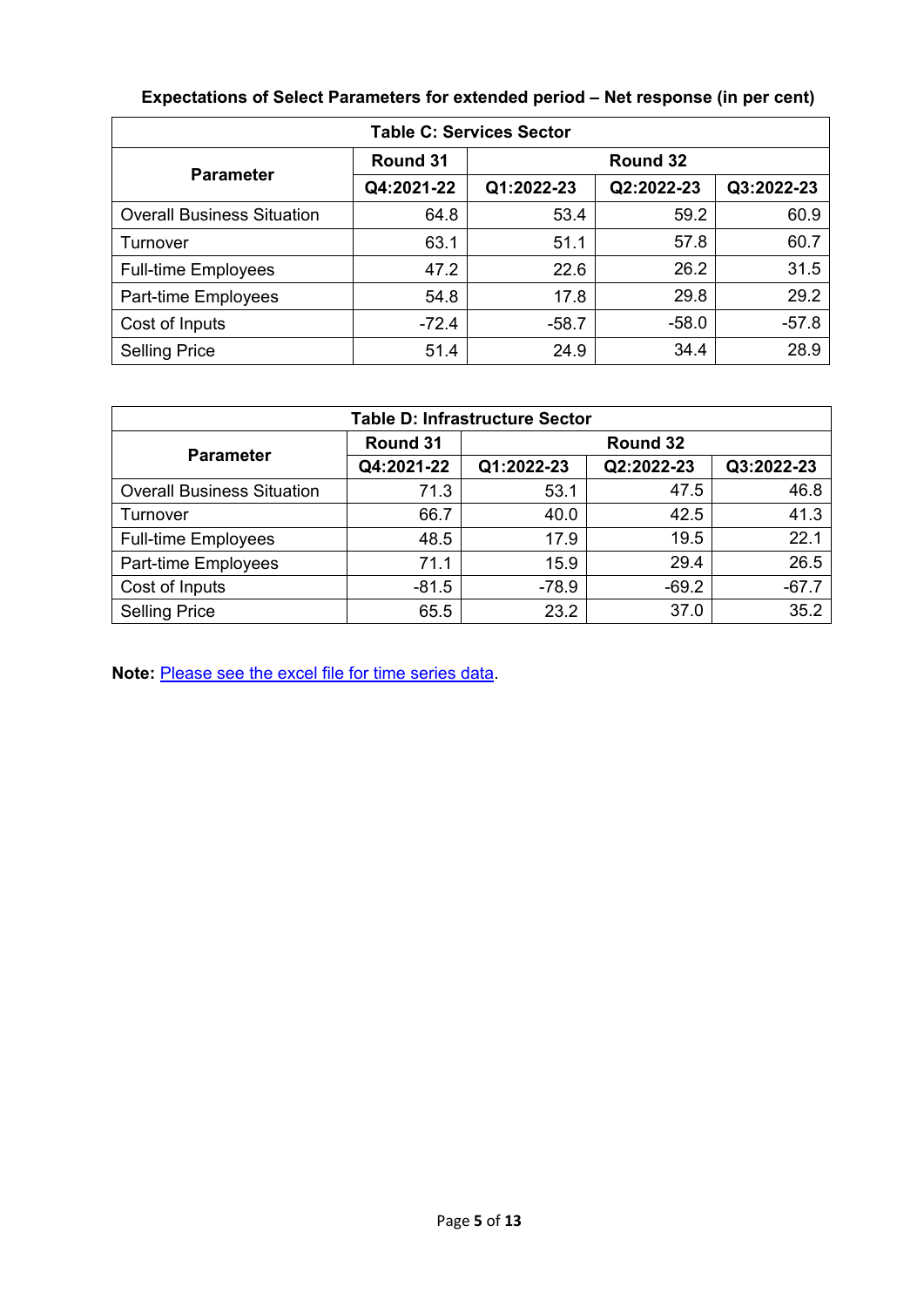# **Services Sector**

|          |               |                     | <b>Assessment</b> |                         | <b>Expectation</b> |                     |              |                        |
|----------|---------------|---------------------|-------------------|-------------------------|--------------------|---------------------|--------------|------------------------|
| Quarter  | <b>Better</b> | <b>No</b><br>Change | <b>Worse</b>      | <b>Net</b><br>response# | <b>Better</b>      | <b>No</b><br>Change | <b>Worse</b> | <b>Net</b><br>response |
| Q4:20-21 | 39.2          | 42.4                | 18.3              | 20.9                    | 50.4               | 43.7                | 5.9          | 44.5                   |
| Q1:21-22 | 22.8          | 38.5                | 38.7              | $-15.9$                 | 59.3               | 31.5                | 9.2          | 50.1                   |
| Q2:21-22 | 38.7          | 46.8                | 14.5              | 24.2                    | 51.9               | 41.1                | 6.9          | 45.0                   |
| Q3:21-22 | 41.9          | 44.3                | 13.8              | 28.2                    | 75.3               | 22.3                | 2.4          | 72.9                   |
| Q4:21-22 | 40.7          | 36.0                | 23.4              | 17.3                    | 68.3               | 28.2                | 3.5          | 64.8                   |
| Q1:22-23 |               |                     |                   |                         | 56.6               | 40.1                | 3.3          | 53.4                   |

#### **Table S1: Assessment and Expectation for Overall Business Situation** (Percentage responses)@

'Increase' in Overall business situation is optimistic.

@: Due to rounding off percentage may not add up to 100.

#: Net Response (NR) is the difference of percentage of the respondents reporting optimism and that reporting pessimism. The range is -100 to 100. Any value greater than zero indicates expansion/ optimism and any value less than zero indicates contraction/ pessimism.

#### **Table S2: Assessment and Expectation for Turnover** *(Percentage responses)*

|          |                 |                     | <b>Assessment</b> |                        | <b>Expectation</b> |                     |                 |                        |
|----------|-----------------|---------------------|-------------------|------------------------|--------------------|---------------------|-----------------|------------------------|
| Quarter  | <b>Increase</b> | <b>No</b><br>Change | <b>Decrease</b>   | <b>Net</b><br>response | <b>Increase</b>    | <b>No</b><br>Change | <b>Decrease</b> | <b>Net</b><br>response |
| Q4:20-21 | 38.1            | 41.6                | 20.3              | 17.7                   | 48.6               | 41.1                | 10.3            | 38.4                   |
| Q1:21-22 | 20.5            | 39.7                | 39.7              | $-19.2$                | 62.3               | 29.1                | 8.6             | 53.7                   |
| Q2:21-22 | 38.8            | 43.4                | 17.8              | 21.0                   | 49.0               | 42.2                | 8.8             | 40.1                   |
| Q3:21-22 | 41.5            | 41.7                | 16.8              | 24.7                   | 75.0               | 21.4                | 3.7             | 71.3                   |
| Q4:21-22 | 41.0            | 32.9                | 26.1              | 14.9                   | 67.2               | 28.6                | 4.1             | 63.1                   |
| Q1:22-23 |                 |                     |                   |                        | 55.5               | 40.2                | 4.3             | 51.1                   |

'Increase' in Turnover is optimistic. Footnotes  $@$  and  $#$  given in Table 1 are applicable here.

| Table S3: Assessment and Expectation for Full-time Employees<br>(Percentage responses) |                 |              |                   |                        |                 |              |                    |                        |  |
|----------------------------------------------------------------------------------------|-----------------|--------------|-------------------|------------------------|-----------------|--------------|--------------------|------------------------|--|
|                                                                                        |                 |              | <b>Assessment</b> |                        |                 |              | <b>Expectation</b> |                        |  |
| Quarter                                                                                | <b>Increase</b> | No<br>Change | <b>Decrease</b>   | <b>Net</b><br>response | <b>Increase</b> | No<br>Change | <b>Decrease</b>    | <b>Net</b><br>response |  |
| Q4:20-21                                                                               | 19.6            | 66.3         | 14.1              | 5.6                    | 22.9            | 69.5         | 7.5                | 15.4                   |  |
| Q1:21-22                                                                               | 14.4            | 64.6         | 21.0              | $-6.6$                 | 35.2            | 58.2         | 6.6                | 28.7                   |  |
| Q2:21-22                                                                               | 26.5            | 62.7         | 10.8              | 15.6                   | 34.4            | 61.7         | 3.9                | 30.5                   |  |
| Q3:21-22                                                                               | 23.0            | 65.9         | 11.2              | 11.8                   | 55.5            | 41.9         | 2.6                | 52.9                   |  |
| Q4:21-22                                                                               | 20.1            | 61.5         | 18.4              | 1.7                    | 49.7            | 47.9         | 2.4                | 47.2                   |  |
| Q1:22-23                                                                               |                 |              |                   |                        | 27.0            | 68.6         | 4.4                | 22.6                   |  |

'Increase' in Full-time Employees is optimistic. Footnotes @ and # given in Table 1 are applicable here.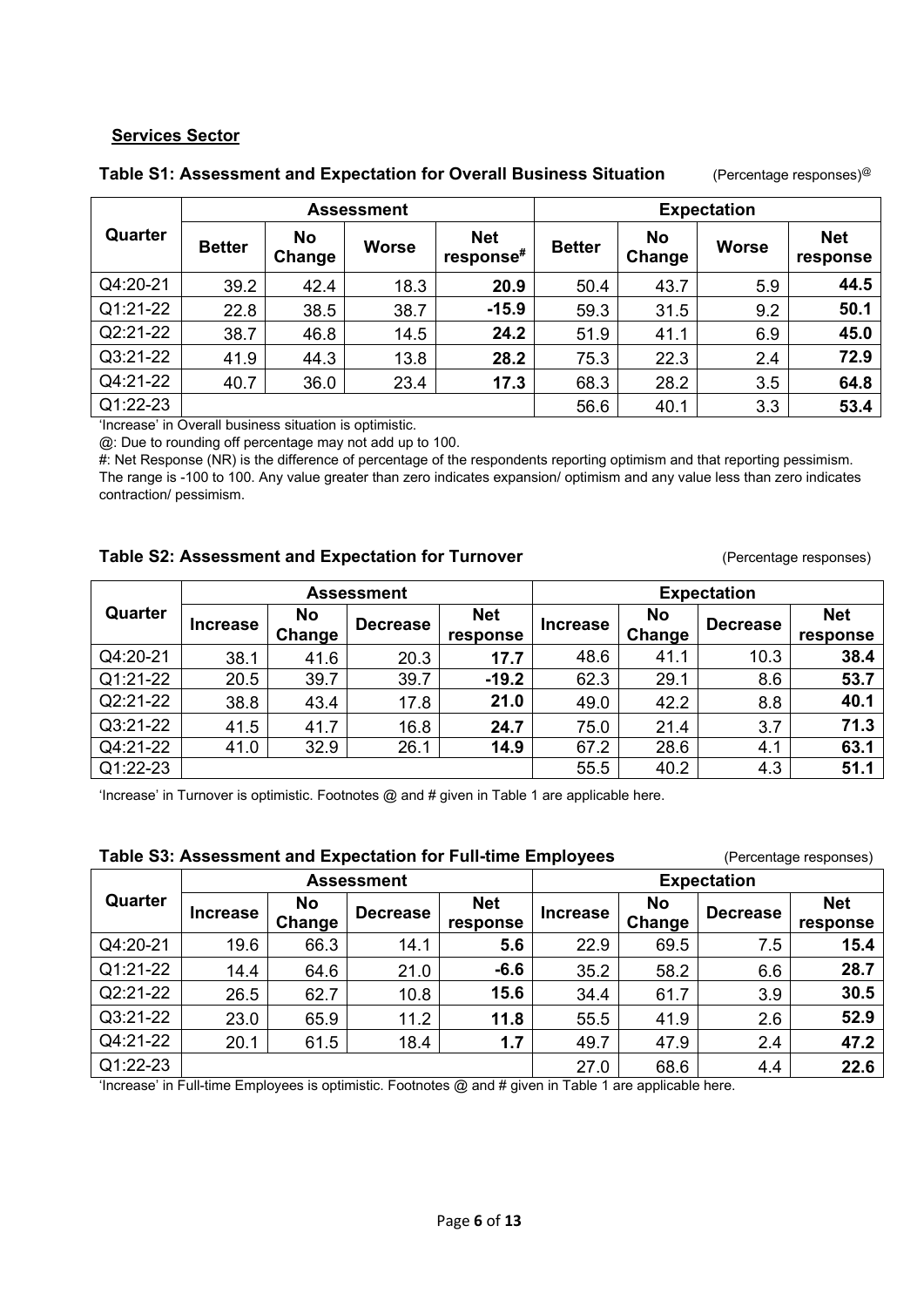| rapie 34. Assessinent and Expectation for Fart-time Employees<br>(Fercentage responses) |                 |        |                   |            |                    |           |                 |            |  |  |
|-----------------------------------------------------------------------------------------|-----------------|--------|-------------------|------------|--------------------|-----------|-----------------|------------|--|--|
|                                                                                         |                 |        | <b>Assessment</b> |            | <b>Expectation</b> |           |                 |            |  |  |
| Quarter                                                                                 | <b>Increase</b> | No     | <b>Decrease</b>   | <b>Net</b> | <b>Increase</b>    | <b>No</b> | <b>Decrease</b> | <b>Net</b> |  |  |
|                                                                                         |                 | Change |                   | response   |                    | Change    |                 | response   |  |  |
| Q4:20-21                                                                                | 16.3            | 72.1   | 11.6              | 4.7        | 15.0               | 76.7      | 8.3             | 6.6        |  |  |
| Q1:21-22                                                                                | 16.8            | 70.8   | 12.4              | 4.3        | 26.6               | 66.3      | 7.1             | 19.4       |  |  |
| $Q2:21-22$                                                                              | 25.3            | 70.7   | 4.0               | 21.2       | 43.2               | 52.7      | 4.1             | 39.1       |  |  |
| Q3:21-22                                                                                | 22.6            | 69.9   | 7.4               | 15.2       | 70.3               | 27.0      | 2.7             | 67.6       |  |  |
| Q4:21-22                                                                                | 18.5            | 70.4   | 11.1              | 7.4        | 57.5               | 39.7      | 2.7             | 54.8       |  |  |
| Q1:22-23                                                                                |                 |        |                   |            | 25.0               | 67.8      | 7.2             | 17.8       |  |  |

#### **Table S4: Assessment and Expectation for Part-time Employees** (Percentage responses)

'Increase' in Part-time Employees is optimistic. Footnotes @ and # given in Table 1 are applicable here.

#### **Table S5: Assessment and Expectation for Availability of Finance** (Percentage responses)

|          |         |                     | <b>Assessment</b> |                        | <b>Expectation</b> |                     |        |                        |
|----------|---------|---------------------|-------------------|------------------------|--------------------|---------------------|--------|------------------------|
| Quarter  | Improve | <b>No</b><br>Change | Worsen            | <b>Net</b><br>response | Improve            | <b>No</b><br>Change | Worsen | <b>Net</b><br>response |
| Q4:20-21 | 31.0    | 52.7                | 16.4              | 14.6                   | 25.5               | 65.9                | 8.6    | 16.9                   |
| Q1:21-22 | 14.2    | 60.6                | 25.2              | $-11.0$                | 47.6               | 43.9                | 8.5    | 39.1                   |
| Q2:21-22 | 28.4    | 57.6                | 14.0              | 14.4                   | 40.5               | 54.4                | 5.1    | 35.5                   |
| Q3:21-22 | 25.6    | 61.1                | 13.3              | 12.4                   | 59.8               | 37.5                | 2.6    | 57.2                   |
| Q4:21-22 | 32.2    | 46.2                | 21.6              | 10.5                   | 50.7               | 45.9                | 3.4    | 47.3                   |
| Q1:22-23 |         |                     |                   |                        | 33.5               | 61.3                | 5.2    | 28.2                   |

'Improve' in Availability of Finance is optimistic. Footnotes @ and # given in Table 1 are applicable here.

#### **Table S6: Assessment and Expectation for Cost of Finance** (Percentage responses)

**Quarter Assessment Expectation Increase Change Change Decrease Net response Increase Change Change Decrease Net response** Q4:20-21 19.0 65.9 15.1 **-3.9** 17.0 74.6 8.5 **-8.5** Q1:21-22 18.6 65.9 15.5 **-3.0** 34.1 54.2 11.8 **-22.3** Q2:21-22 25.8 66.3 7.9 **-17.9** 41.2 54.7 4.1 **-37.2** Q3:21-22 19.5 73.6 6.9 **-12.6** 56.0 41.2 2.7 **-53.3** Q4:21-22 15.5 75.0 9.5 **-6.0** 43.6 54.0 2.4 **-41.2** Q1:22-23 17.3 79.9 2.8 **-14.5**

'Decrease' in Cost of Finance is optimistic. Footnotes @ and # given in Table 1 are applicable here.

# **Table S7: Assessment and Expectation for Salary/Wages** (Percentage responses)

|          |                 |                     |                   | .                      |                    |                     |                 |                        |  |
|----------|-----------------|---------------------|-------------------|------------------------|--------------------|---------------------|-----------------|------------------------|--|
|          |                 |                     | <b>Assessment</b> |                        | <b>Expectation</b> |                     |                 |                        |  |
| Quarter  | <b>Increase</b> | <b>No</b><br>Change | <b>Decrease</b>   | <b>Net</b><br>response | <b>Increase</b>    | <b>No</b><br>Change | <b>Decrease</b> | <b>Net</b><br>response |  |
| Q4:20-21 | 24.5            | 67.3                | 8.3               | $-16.2$                | 26.4               | 67.6                | 6.0             | $-20.3$                |  |
| Q1:21-22 | 16.4            | 72.1                | 11.4              | $-5.0$                 | 45.2               | 51.2                | 3.6             | $-41.6$                |  |
| Q2:21-22 | 29.0            | 63.6                | 7.4               | $-21.7$                | 34.8               | 62.5                | 2.8             | $-32.0$                |  |
| Q3:21-22 | 24.0            | 69.2                | 6.8               | $-17.2$                | 53.4               | 44.9                | 1.7             | $-51.7$                |  |
| Q4:21-22 | 24.1            | 71.6                | 4.3               | $-19.8$                | 49.6               | 49.3                | 1.1             | $-48.5$                |  |
| Q1:22-23 |                 |                     |                   |                        | 37.0               | 62.4                | 0.6             | $-36.3$                |  |

'Decrease' in Salary/Wages is optimistic. Footnotes @ and # given in Table 1 are applicable here.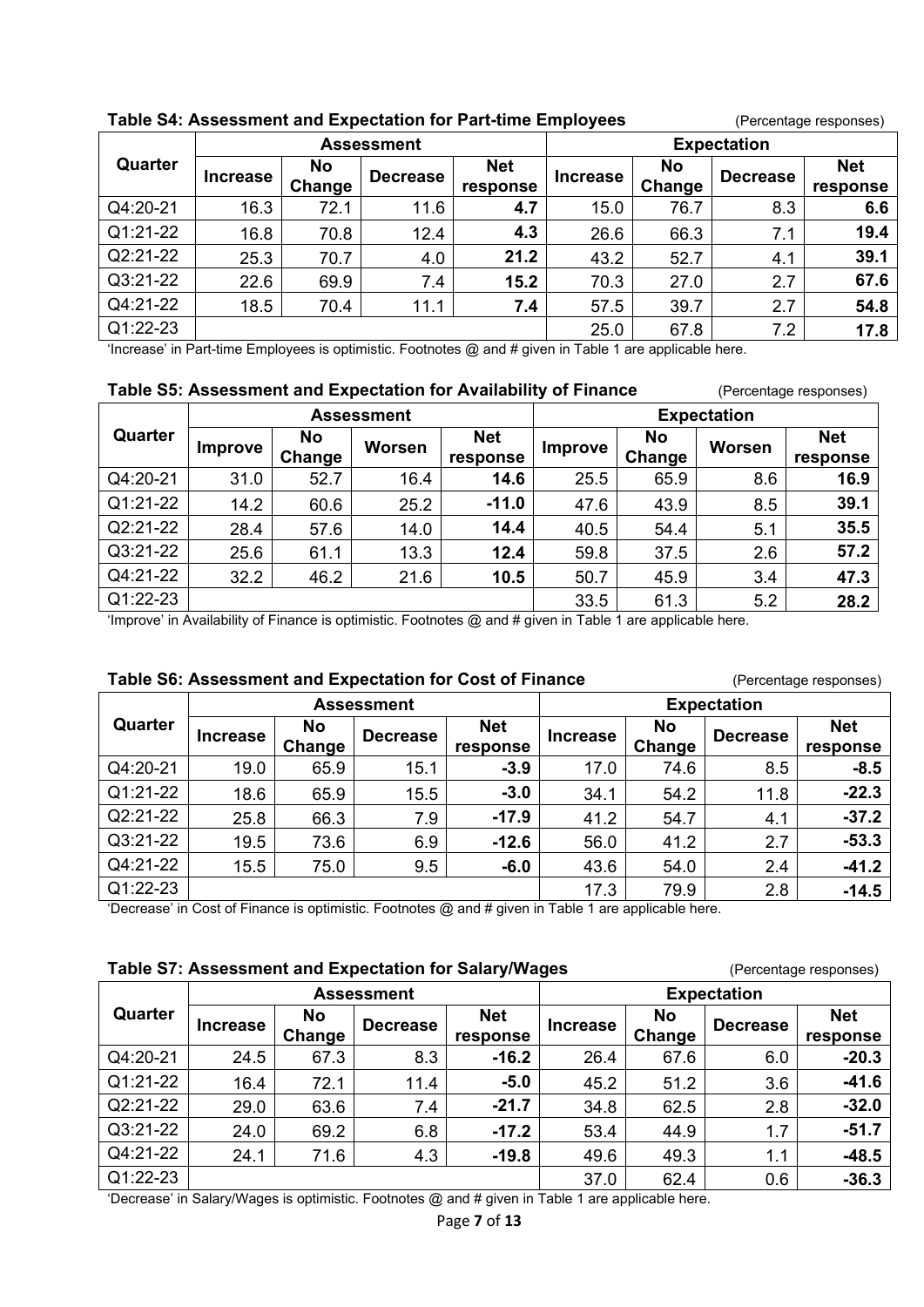|          |                 |                     | <b>Assessment</b> |                        | <b>Expectation</b> |                     |                 |                        |
|----------|-----------------|---------------------|-------------------|------------------------|--------------------|---------------------|-----------------|------------------------|
| Quarter  | <b>Increase</b> | <b>No</b><br>Change | <b>Decrease</b>   | <b>Net</b><br>response | <b>Increase</b>    | <b>No</b><br>Change | <b>Decrease</b> | <b>Net</b><br>response |
| Q4:20-21 | 31.4            | 62.5                | 6.0               | $-25.4$                | 34.0               | 61.1                | 4.8             | $-29.2$                |
| Q1:21-22 | 34.6            | 57.8                | 7.6               | $-27.0$                | 46.0               | 51.1                | 2.9             | $-43.2$                |
| Q2:21-22 | 44.4            | 52.8                | 2.7               | $-41.7$                | 47.5               | 50.2                | 2.3             | $-45.2$                |
| Q3:21-22 | 47.5            | 48.5                | 4.0               | $-43.5$                | 69.3               | 30.3                | 0.4             | $-68.8$                |
| Q4:21-22 | 63.5            | 32.9                | 3.6               | $-59.9$                | 73.1               | 26.1                | 0.8             | $-72.4$                |
| Q1:22-23 |                 |                     |                   |                        | 61.0               | 36.6                | 2.3             | $-58.7$                |

#### **Table S8: Assessment and Expectation for Cost of Inputs** (Percentage responses)

**Table S9: Assessment and Expectation for Selling Price** (Percentage responses)

'Decrease' in Cost of Inputs is optimistic. Footnotes @ and # given in Table 1 are applicable here.

|          |                 |                     | <b>Assessment</b> |                        |                 |                     | ັ<br><b>Expectation</b> |                        |
|----------|-----------------|---------------------|-------------------|------------------------|-----------------|---------------------|-------------------------|------------------------|
| Quarter  | <b>Increase</b> | <b>No</b><br>Change | <b>Decrease</b>   | <b>Net</b><br>response | <b>Increase</b> | <b>No</b><br>Change | <b>Decrease</b>         | <b>Net</b><br>response |
| Q4:20-21 | 20.4            | 62.9                | 16.7              | 3.6                    | 11.3            | 77.7                | 11.0                    | 0.3                    |
| Q1:21-22 | 19.1            | 73.0                | 7.9               | 11.1                   | 37.5            | 56.1                | 6.3                     | 31.2                   |
| Q2:21-22 | 24.2            | 68.4                | 7.4               | 16.8                   | 39.2            | 58.9                | 1.9                     | 37.2                   |
| Q3:21-22 | 22.4            | 68.2                | 9.4               | 13.0                   | 62.3            | 35.6                | 2.1                     | 60.2                   |
| Q4:21-22 | 24.2            | 65.7                | 10.2              | 14.0                   | 54.1            | 43.1                | 2.8                     | 51.4                   |
| Q1:22-23 |                 |                     |                   |                        | 29.5            | 65.9                | 4.6                     | 24.9                   |

'Increase' in Selling Price is optimistic. Footnotes @ and # given in Table 1 are applicable here.

# **Table S10: Assessment and Expectation for Profit Margin**  (Percentage responses)

**Quarter Assessment Expectation Increase No No Decrease** Ret **Change response Increase No Road Becrease** Ret Change **Decrease response** Q4:20-21 20.7 53.1 26.2 **-5.6** 21.6 58.3 20.2 **1.4** Q1:21-22 13.5 53.0 33.5 **-20.0** 44.5 43.5 12.0 **32.5** Q2:21-22 22.4 55.7 21.9 **0.6** 38.6 51.7 9.7 **28.9** Q3:21-22 21.2 58.3 20.5 **0.7** 55.0 38.8 6.2 **48.8** Q4:21-22 21.2 46.4 32.4 **-11.1** 46.5 47.0 6.5 **40.1** Q1:22-23 **19.1** 28.9 **19.1** 28.9 **19.1** 28.9 **19.1** 

'Increase' in Profit Margin is optimistic. Footnotes @ and # given in Table 1 are applicable here.

#### **Table S11: Assessment and Expectation for Inventories** (Percentage responses)

|          |                 |                            | <b>Assessment</b> |                        | <b>Expectation</b> |                     |                 |                        |
|----------|-----------------|----------------------------|-------------------|------------------------|--------------------|---------------------|-----------------|------------------------|
| Quarter  | <b>Increase</b> | <b>No</b><br><b>Change</b> | <b>Decrease</b>   | <b>Net</b><br>response | <b>Increase</b>    | <b>No</b><br>Change | <b>Decrease</b> | <b>Net</b><br>response |
| Q4:20-21 | 15.0            | 73.7                       | 11.3              | 3.6                    | 20.6               | 71.2                | 8.3             | 12.3                   |
| Q1:21-22 | 14.4            | 73.3                       | 12.3              | 2.1                    | 29.6               | 61.9                | 8.5             | 21.1                   |
| Q2:21-22 | 25.5            | 66.4                       | 8.1               | 17.4                   | 36.0               | 60.1                | 3.9             | 32.0                   |
| Q3:21-22 | 23.5            | 69.0                       | 7.5               | 16.0                   | 62.8               | 34.8                | 2.4             | 60.4                   |
| Q4:21-22 | 18.9            | 70.6                       | 10.6              | 8.3                    | 54.9               | 41.8                | 3.4             | 51.5                   |
| Q1:22-23 |                 |                            |                   |                        | 22.9               | 72.5                | 4.7             | 18.2                   |

'Increase' in Inventories is optimistic. Footnotes @ and # given in Table 1 are applicable here.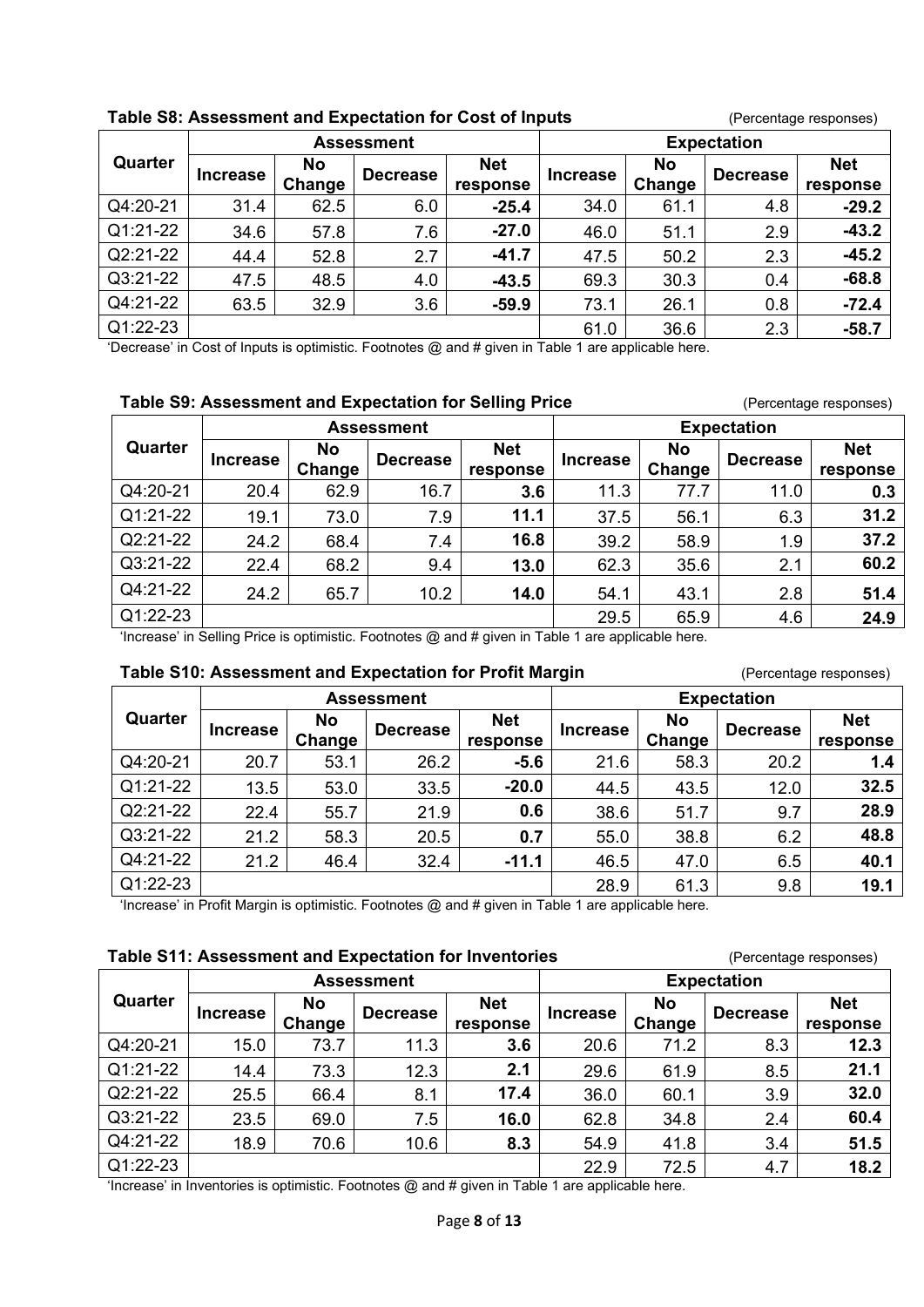|                                      |                          |                     | <b>Assessment</b> |                        |                  |                     | <b>Expectation</b> |                        |
|--------------------------------------|--------------------------|---------------------|-------------------|------------------------|------------------|---------------------|--------------------|------------------------|
| Quarter                              | <b>Increase</b>          | <b>No</b><br>Change | <b>Decrease</b>   | <b>Net</b><br>response | <b>Increase</b>  | <b>No</b><br>Change | <b>Decrease</b>    | <b>Net</b><br>response |
| Q4:20-21                             | 25.5                     | 70.5                | 4.0               | 21.5                   | 16.8             | 79.4                | 3.8                | 13.1                   |
| Q1:21-22                             | 18.6                     | 76.4                | 4.9               | 13.7                   | 42.5             | 55.9                | 1.6                | 40.9                   |
| Q2:21-22                             | 29.3                     | 69.3                | 1.4               | 27.9                   | 44.4             | 54.0                | 1.7                | 42.7                   |
| Q3:21-22                             | 23.1                     | 72.5                | 4.3               | 18.8                   | 73.7             | 25.7                | 0.6                | 73.2                   |
| Q4:21-22                             | 23.7                     | 71.6                | 4.7               | 18.9                   | 65.1             | 34.1                | 0.8                | 64.3                   |
| Q1:22-23<br>$\cdots$<br>$\epsilon$ . | $\overline{\phantom{a}}$ | . .<br>$\sim$       |                   | $   -$                 | 31.3<br>$\cdots$ | 66.9<br>.           | 1.8<br>.           | 29.4                   |

#### **Table S12: Assessment and Expectation for Technical/Service Capacity** (Percentage responses)

'Increase' in Technical/Service Capacity is optimistic. Footnotes @ and # given in Table 1 are applicable here.

# **Table S13: Assessment and Expectation for Physical Investment** (Percentage responses)

**Quarter Assessment Expectation Increase Ro** Change **Change Decrease Net response Increase Change Change Decrease Net response** Q4:20-21 18.0 76.4 5.6 **12.4** 14.0 80.8 5.2 **8.7** Q1:21-22 14.6 80.2 5.3 **9.3** 34.7 61.8 3.6 **31.1** Q2:21-22 27.6 70.8 1.6 **26.0** 42.8 55.9 1.3 **41.5** Q3:21-22 20.7 74.4 4.9 **15.8** 68.8 30.7 0.5 **68.2** Q4:21-22 20.5 74.3 5.3 **15.2** 61.5 37.4 1.1 **60.3** Q1:22-23 27.7 69.9 2.4 **25.3**

'Increase' in Physical Investment is optimistic. Footnotes @ and # given in Table 1 are applicable here.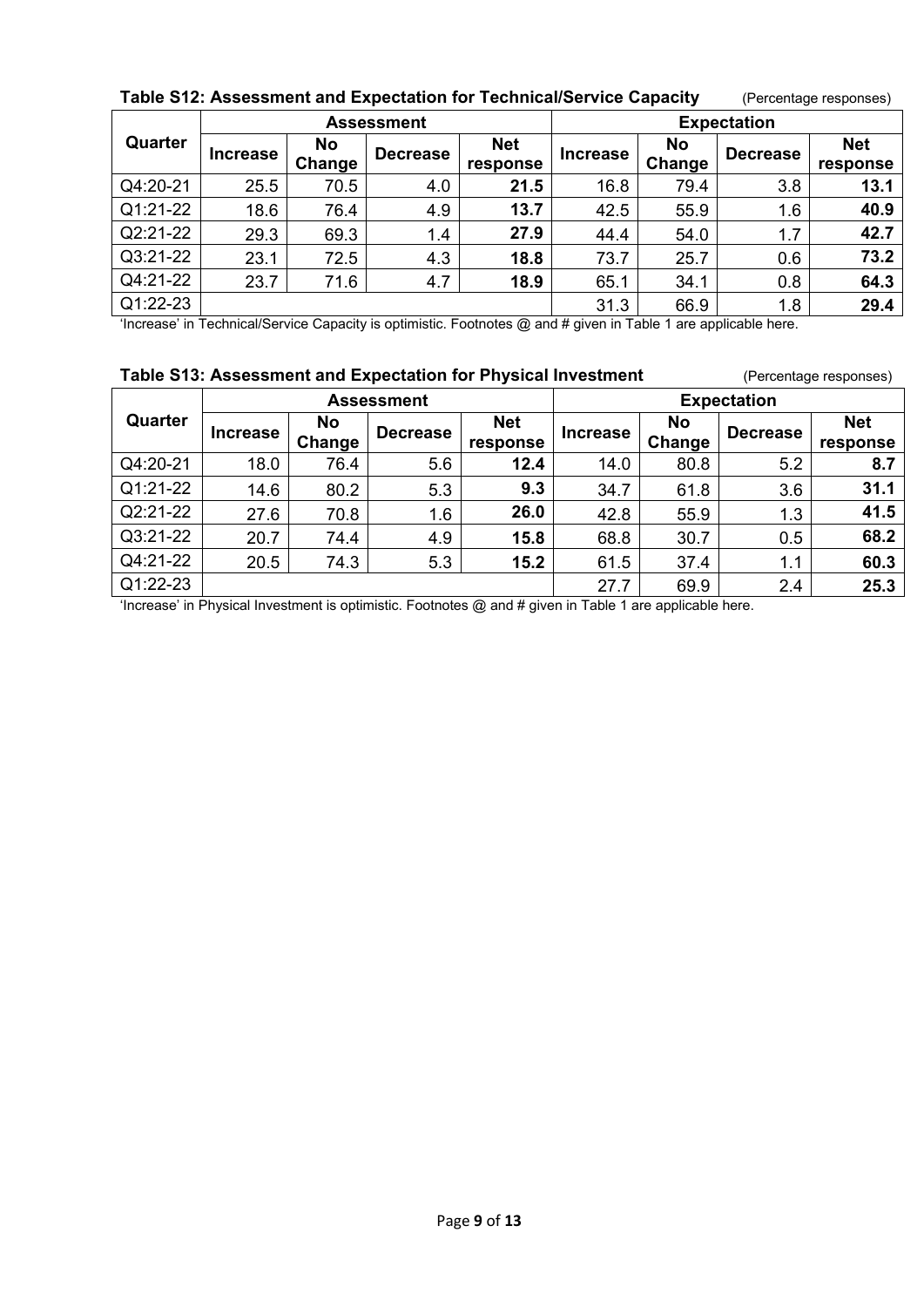#### **Infrastructure Sector**

|          |               |              | <b>Assessment</b> |                         |               |                     | <b>Expectation</b> |                        |
|----------|---------------|--------------|-------------------|-------------------------|---------------|---------------------|--------------------|------------------------|
| Quarter  | <b>Better</b> | No<br>Change | Worse             | <b>Net</b><br>response# | <b>Better</b> | <b>No</b><br>Change | <b>Worse</b>       | <b>Net</b><br>response |
| Q4:20-21 | 42.0          | 36.4         | 21.6              | 20.5                    | 47.1          | 43.5                | 9.4                | 37.7                   |
| Q1:21-22 | 16.7          | 39.5         | 43.8              | $-27.0$                 | 70.2          | 23.8                | 6.0                | 64.3                   |
| Q2:21-22 | 35.0          | 40.8         | 24.2              | 10.8                    | 56.6          | 37.4                | 6.0                | 50.5                   |
| Q3:21-22 | 41.9          | 44.1         | 14.0              | 27.9                    | 71.3          | 26.7                | 2.1                | 69.2                   |
| Q4:21-22 | 46.9          | 29.6         | 23.5              | 23.5                    | 75.7          | 19.9                | 4.4                | 71.3                   |
| Q1:22-23 |               |              |                   |                         | 59.3          | 34.6                | 6.2                | 53.1                   |

#### **Table I1: Assessment and Expectation for Overall Business Situation** (Percentage responses)@

'Increase' in Overall business situation is optimistic.

@: Due to rounding off percentage may not add up to 100.

#: Net Response (NR) is the difference of percentage of the respondents reporting optimism and that reporting pessimism. The range is -100 to 100. Any value greater than zero indicates expansion/ optimism and any value less than zero indicates contraction/ pessimism.

# **Table 12: Assessment and Expectation for Turnover** (Percentage responses)

|            |                 |                     | <b>Assessment</b> |                        | <b>Expectation</b> |                     |                 |                        |
|------------|-----------------|---------------------|-------------------|------------------------|--------------------|---------------------|-----------------|------------------------|
| Quarter    | <b>Increase</b> | <b>No</b><br>Change | <b>Decrease</b>   | <b>Net</b><br>response | <b>Increase</b>    | <b>No</b><br>Change | <b>Decrease</b> | <b>Net</b><br>response |
| Q4:20-21   | 47.7            | 32.6                | 19.8              | 27.9                   | 41.8               | 48.2                | 9.9             | 31.9                   |
| Q1:21-22   | 13.9            | 41.6                | 44.5              | $-30.6$                | 61.2               | 34.1                | 4.7             | 56.5                   |
| Q2:21-22   | 29.6            | 43.8                | 26.7              | 2.9                    | 51.1               | 41.8                | 7.1             | 43.9                   |
| Q3:21-22   | 40.7            | 46.7                | 12.6              | 28.1                   | 67.9               | 27.5                | 4.6             | 63.3                   |
| Q4:21-22   | 45.0            | 31.3                | 23.8              | 21.3                   | 73.3               | 20.0                | 6.7             | 66.7                   |
| Q1:22-23   |                 |                     |                   |                        | 51.3               | 37.5                | 11.3            | 40.0                   |
| $\epsilon$ |                 | .                   | .<br>$   -$       | .                      | .                  |                     |                 |                        |

'Increase' in Turnover is optimistic. Footnotes @ and # given in Table 1 are applicable here.

|          |                 |                     | rable is: Assessment and Expectation for Fun-time Employees |                        |                    |                     |                 | (Percentage responses) |
|----------|-----------------|---------------------|-------------------------------------------------------------|------------------------|--------------------|---------------------|-----------------|------------------------|
|          |                 |                     | <b>Assessment</b>                                           |                        | <b>Expectation</b> |                     |                 |                        |
| Quarter  | <b>Increase</b> | <b>No</b><br>Change | <b>Decrease</b>                                             | <b>Net</b><br>response | <b>Increase</b>    | <b>No</b><br>Change | <b>Decrease</b> | <b>Net</b><br>response |
| Q4:20-21 | 11.9            | 69.0                | 19.0                                                        | $-7.1$                 | 14.3               | 74.3                | 11.4            | 2.9                    |
| Q1:21-22 | 9.3             | 64.6                | 26.1                                                        | $-16.8$                | 31.3               | 61.4                | 7.2             | 24.1                   |
| Q2:21-22 | 20.4            | 61.7                | 17.9                                                        | 2.5                    | 36.1               | 59.9                | 4.0             | 32.1                   |
| Q3:21-22 | 20.1            | 72.4                | 7.5                                                         | 12.7                   | 50.0               | 45.8                | 4.2             | 45.8                   |
| Q4:21-22 | 12.5            | 80.0                | 7.5                                                         | 5.0                    | 54.5               | 39.6                | 6.0             | 48.5                   |
| Q1:22-23 |                 |                     |                                                             |                        | 23.1               | 71.8                | 5.1             | 17.9                   |

# **Table I3: Assessment and Expectation for Full-time Employees** (Percentage responses)

'Increase' in Full-time Employees is optimistic. Footnotes @ and # given in Table 1 are applicable here.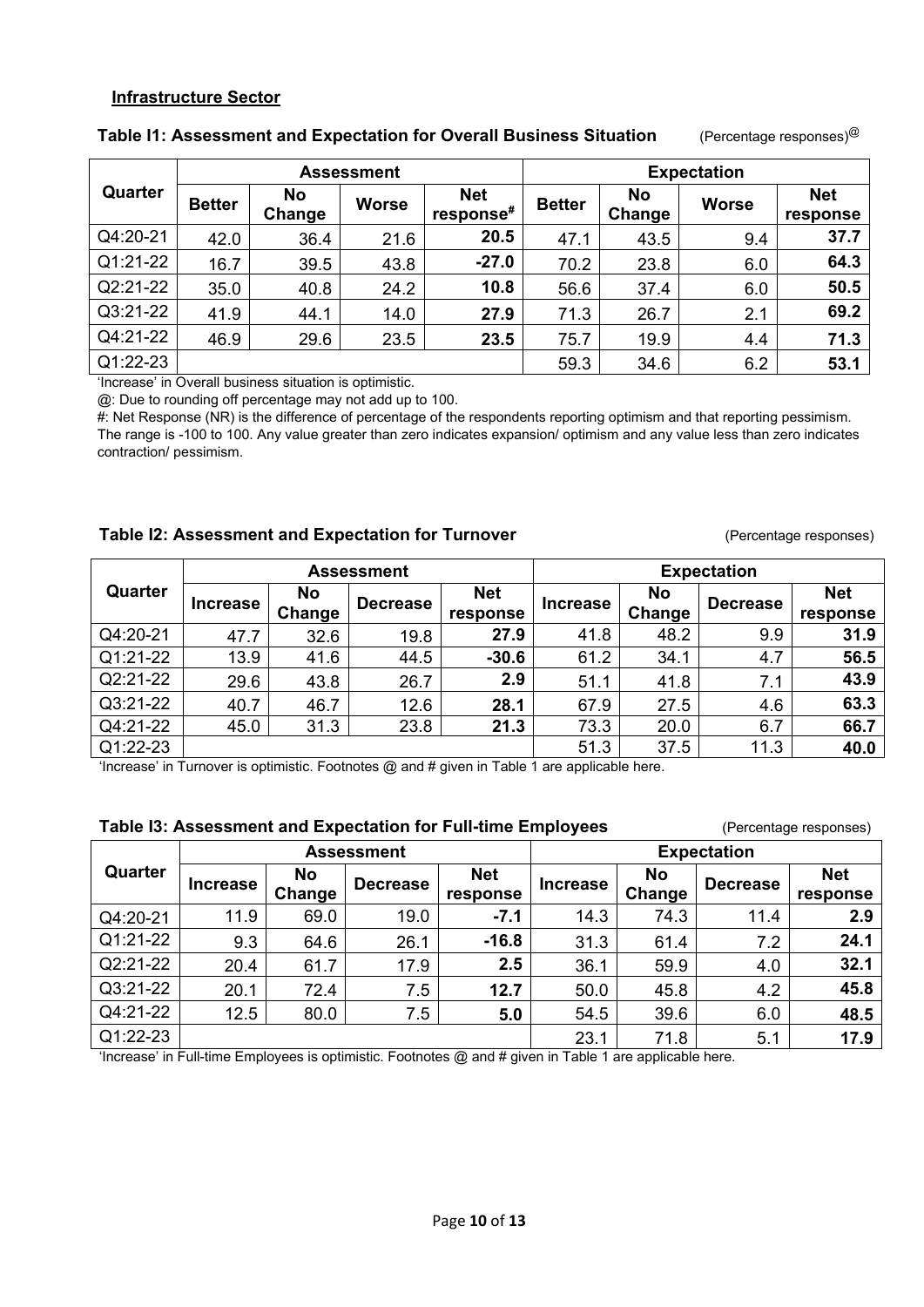|                          |                               |                     | rable 14: Assessment and Expectation for Part-time Employees |                        |                    |                     |                 | (Percentage responses) |
|--------------------------|-------------------------------|---------------------|--------------------------------------------------------------|------------------------|--------------------|---------------------|-----------------|------------------------|
|                          |                               |                     | <b>Assessment</b>                                            |                        | <b>Expectation</b> |                     |                 |                        |
| Quarter                  | <b>Increase</b>               | <b>No</b><br>Change | <b>Decrease</b>                                              | <b>Net</b><br>response | <b>Increase</b>    | <b>No</b><br>Change | <b>Decrease</b> | <b>Net</b><br>response |
| Q4:20-21                 | 15.3                          | 73.6                | 11.1                                                         | 4.2                    | 12.6               | 77.8                | 9.6             | 3.0                    |
| Q1:21-22                 | 11.0                          | 74.7                | 14.3                                                         | $-3.3$                 | 23.5               | 67.6                | 8.8             | 14.7                   |
| Q2:21-22                 | 23.5                          | 72.5                | 3.9                                                          | 19.6                   | 52.5               | 44.2                | 3.3             | 49.2                   |
| Q3:21-22                 | 24.5                          | 74.5                | 1.0                                                          | 23.5                   | 69.3               | 28.8                | 2.0             | 67.3                   |
| Q4:21-22                 | 4.4                           | 88.9                | 6.7                                                          | $-2.2$                 | 73.2               | 24.7                | 2.1             | 71.1                   |
| Q1:22-23<br>$\epsilon$ . | .<br>$\overline{\phantom{0}}$ |                     | - - - -                                                      | $\cdots$               | 20.5<br>.          | 75.0<br>.           | 4.5             | 15.9                   |

# **Table I4: Assessment and Expectation for Part-time Employees** (Percentage responses)

'Increase' in Part-time Employees is optimistic. Footnotes @ and # given in Table 1 are applicable here.

#### **Table 15: Assessment and Expectation for Availability of Finance** (Percentage responses)

|          |                |              | <b>Assessment</b> |                        |                |                     | <b>Expectation</b> |                        |
|----------|----------------|--------------|-------------------|------------------------|----------------|---------------------|--------------------|------------------------|
| Quarter  | <b>Improve</b> | No<br>Change | Worsen            | <b>Net</b><br>response | <b>Improve</b> | <b>No</b><br>Change | Worsen             | <b>Net</b><br>response |
| Q4:20-21 | 24.7           | 57.6         | 17.6              | 7.1                    | 23.0           | 64.0                | 12.9               | 10.1                   |
| Q1:21-22 | 10.0           | 57.9         | 32.1              | $-22.1$                | 35.7           | 53.6                | 10.7               | 25.0                   |
| Q2:21-22 | 26.7           | 52.5         | 20.8              | 5.8                    | 44.9           | 48.5                | 6.6                | 38.3                   |
| Q3:21-22 | 27.6           | 62.7         | 9.7               | 17.9                   | 56.1           | 39.7                | 4.2                | 51.9                   |
| Q4:21-22 | 31.3           | 46.3         | 22.5              | 8.8                    | 66.4           | 29.1                | 4.5                | 61.9                   |
| Q1:22-23 |                |              |                   |                        | 28.8           | 67.5                | 3.8                | 25.0                   |

'Improve' in Availability of Finance is optimistic. Footnotes @ and # given in Table 1 are applicable here.

#### **Table I6: Assessment and Expectation for Cost of Finance** (Percentage responses)

|          |                 |                     | <b>Assessment</b> |                        | <b>Expectation</b> |                     |                 |                        |
|----------|-----------------|---------------------|-------------------|------------------------|--------------------|---------------------|-----------------|------------------------|
| Quarter  | <b>Increase</b> | <b>No</b><br>Change | <b>Decrease</b>   | <b>Net</b><br>response | <b>Increase</b>    | <b>No</b><br>Change | <b>Decrease</b> | <b>Net</b><br>response |
| Q4:20-21 | 25.0            | 66.7                | 8.3               | $-16.7$                | 24.6               | 68.1                | 7.2             | $-17.4$                |
| Q1:21-22 | 15.9            | 63.0                | 21.0              | 5.1                    | 31.7               | 67.1                | 1.2             | $-30.5$                |
| Q2:21-22 | 23.1            | 65.5                | 11.3              | $-11.8$                | 44.6               | 51.7                | 3.7             | $-41.0$                |
| Q3:21-22 | 24.2            | 71.9                | 3.9               | $-20.3$                | 49.8               | 47.7                | 2.6             | $-47.2$                |
| Q4:21-22 | 27.4            | 67.1                | 5.5               | $-21.9$                | 59.4               | 38.3                | 2.3             | $-57.0$                |
| Q1:22-23 |                 |                     |                   |                        | 26.8               | 71.8                | 1.4             | $-25.4$                |

'Decrease' in Cost of Finance is optimistic. Footnotes @ and # given in Table 1 are applicable here.

|          |                 |           |                   | Table I7: Assessment and Expectation for Salary/Wages |                 |           |                    | (Percentage responses) |  |
|----------|-----------------|-----------|-------------------|-------------------------------------------------------|-----------------|-----------|--------------------|------------------------|--|
|          |                 |           | <b>Assessment</b> |                                                       |                 |           | <b>Expectation</b> |                        |  |
| Quarter  | <b>Increase</b> | <b>No</b> | <b>Decrease</b>   | <b>Net</b>                                            | <b>Increase</b> | <b>No</b> | <b>Decrease</b>    | <b>Net</b>             |  |
|          |                 | Change    |                   | response                                              |                 | Change    |                    | response               |  |
| Q4:20-21 | 19.0            | 72.6      | 8.3               | $-10.7$                                               | 22.5            | 71.7      | 5.8                | $-16.7$                |  |
| Q1:21-22 | 11.5            | 73.8      | 14.7              | 3.2                                                   | 45.6            | 48.1      | 6.3                | $-39.2$                |  |
| Q2:21-22 | 23.8            | 65.8      | 10.4              | $-13.3$                                               | 40.7            | 56.4      | 2.9                | $-37.8$                |  |
| Q3:21-22 | 22.4            | 73.9      | 3.7               | $-18.7$                                               | 51.3            | 46.2      | 2.5                | $-48.7$                |  |
| Q4:21-22 | 23.8            | 72.5      | 3.8               | $-20.0$                                               | 59.0            | 41.0      | 0.0                | $-59.0$                |  |
| Q1:22-23 |                 |           |                   |                                                       | 38.8            | 60.0      | 1.3                | $-37.5$                |  |

'Decrease' in Salary/Wages is optimistic. Footnotes @ and # given in Table 1 are applicable here.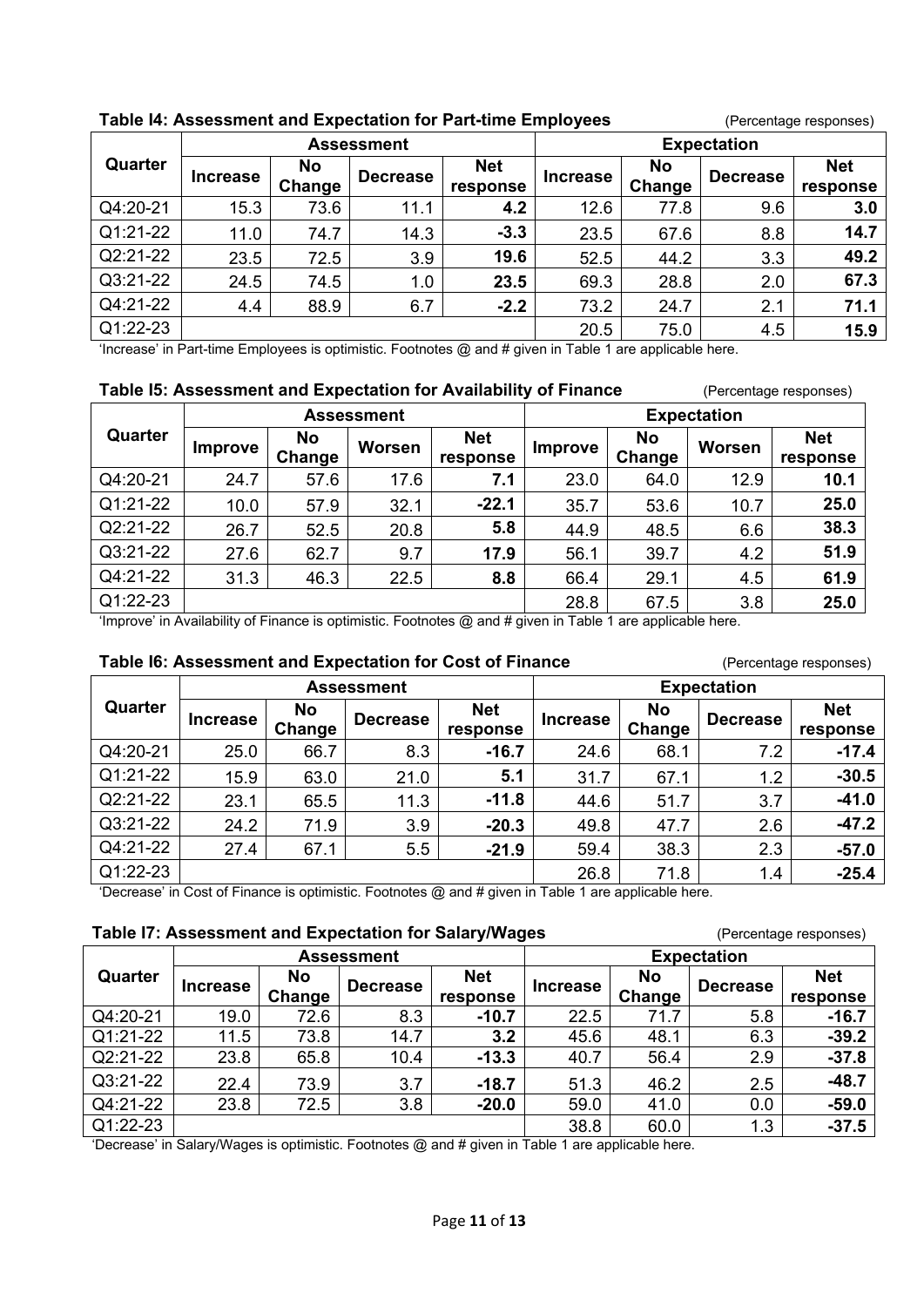# **Table 18: Assessment and Expectation for Cost of Inputs** (Percentage responses)

|          |                 |                     | <b>Assessment</b>                                                                                       |                        |                 |                     | <b>Expectation</b> |                        |
|----------|-----------------|---------------------|---------------------------------------------------------------------------------------------------------|------------------------|-----------------|---------------------|--------------------|------------------------|
| Quarter  | <b>Increase</b> | <b>No</b><br>Change | <b>Decrease</b>                                                                                         | <b>Net</b><br>response | <b>Increase</b> | <b>No</b><br>Change | <b>Decrease</b>    | <b>Net</b><br>response |
| Q4:20-21 | 46.1            | 52.6                | 1.3                                                                                                     | $-44.7$                | 42.2            | 56.3                | 1.5                | $-40.7$                |
| Q1:21-22 | 41.9            | 53.5                | 4.6                                                                                                     | $-37.3$                | 47.2            | 50.0                | 2.8                | $-44.4$                |
| Q2:21-22 | 55.9            | 42.7                | 1.3                                                                                                     | $-54.6$                | 62.4            | 37.6                | 0.0                | $-62.4$                |
| Q3:21-22 | 53.8            | 46.2                | 0.0                                                                                                     | $-53.8$                | 76.5            | 23.0                | 0.4                | $-76.1$                |
| Q4:21-22 | 77.5            | 19.7                | 2.8                                                                                                     | $-74.6$                | 83.1            | 15.4                | 1.5                | $-81.5$                |
| Q1:22-23 |                 |                     |                                                                                                         |                        | 80.3            | 18.3                | 1.4                | $-78.9$                |
|          |                 |                     | (Decessor) in Contral Incurre in cutinciation Exclusives @ and # aircon in Table 4 and condicable bound |                        |                 |                     |                    |                        |

'Decrease' in Cost of Inputs is optimistic. Footnotes @ and # given in Table 1 are applicable here.

#### **Table I9: Assessment and Expectation for Selling Price** (Percentage responses)

|          |                 |                     | <b>Assessment</b> |                        |                 |                     | <b>Expectation</b> |                        |
|----------|-----------------|---------------------|-------------------|------------------------|-----------------|---------------------|--------------------|------------------------|
| Quarter  | <b>Increase</b> | <b>No</b><br>Change | <b>Decrease</b>   | <b>Net</b><br>response | <b>Increase</b> | <b>No</b><br>Change | <b>Decrease</b>    | <b>Net</b><br>response |
| Q4:20-21 | 23.9            | 56.3                | 19.7              | 4.2                    | 15.2            | 72.8                | 12.0               | 3.2                    |
| Q1:21-22 | 12.7            | 75.6                | 11.8              | 0.9                    | 33.3            | 52.2                | 14.5               | 18.8                   |
| Q2:21-22 | 25.8            | 62.6                | 11.6              | 14.1                   | 51.8            | 46.8                | 1.4                | 50.5                   |
| Q3:21-22 | 27.0            | 67.6                | 5.4               | 21.6                   | 59.9            | 38.1                | 2.0                | 57.9                   |
| Q4:21-22 | 21.4            | 73.2                | 5.4               | 16.1                   | 66.4            | 32.7                | 0.9                | 65.5                   |
| Q1:22-23 |                 |                     |                   |                        | 25.0            | 73.2                | 1.8                | 23.2                   |

'Increase' in Selling Price is optimistic. Footnotes @ and # given in Table 1 are applicable here.

# **Table I10: Assessment and Expectation for Profit Margin** *(Percentage responses)*

| Quarter                                                                                                |                 |                     | <b>Assessment</b> |                        | <b>Expectation</b> |                     |                 |                        |
|--------------------------------------------------------------------------------------------------------|-----------------|---------------------|-------------------|------------------------|--------------------|---------------------|-----------------|------------------------|
|                                                                                                        | <b>Increase</b> | <b>No</b><br>Change | <b>Decrease</b>   | <b>Net</b><br>response | <b>Increase</b>    | <b>No</b><br>Change | <b>Decrease</b> | <b>Net</b><br>response |
| Q4:20-21                                                                                               | 18.5            | 51.9                | 29.6              | $-11.1$                | 21.0               | 54.3                | 24.6            | $-3.6$                 |
| Q1:21-22                                                                                               | 8.6             | 52.0                | 39.4              | $-30.8$                | 39.2               | 44.3                | 16.5            | 22.8                   |
| Q2:21-22                                                                                               | 19.2            | 51.9                | 28.9              | $-9.6$                 | 42.3               | 50.0                | 7.7             | 34.7                   |
| Q3:21-22                                                                                               | 26.5            | 52.9                | 20.6              | 5.9                    | 49.8               | 43.5                | 6.7             | 43.1                   |
| Q4:21-22                                                                                               | 19.0            | 35.4                | 45.6              | $-26.6$                | 57.4               | 33.1                | 9.6             | 47.8                   |
| Q1:22-23                                                                                               |                 |                     |                   |                        | 27.8               | 57.0                | 15.2            | 12.7                   |
| fluggered in Ducfit Meanin in cuttoriation Featureton @ and # always in Table 4 and configurable bound |                 |                     |                   |                        |                    |                     |                 |                        |

'Increase' in Profit Margin is optimistic. Footnotes @ and # given in Table 1 are applicable here.

#### **Table I11: Assessment and Expectation for Inventories** (Percentage responses)

| Quarter  | <b>Assessment</b> |                     |                 |                        | <b>Expectation</b> |                     |                 |                        |
|----------|-------------------|---------------------|-----------------|------------------------|--------------------|---------------------|-----------------|------------------------|
|          | <b>Increase</b>   | <b>No</b><br>Change | <b>Decrease</b> | <b>Net</b><br>response | <b>Increase</b>    | <b>No</b><br>Change | <b>Decrease</b> | <b>Net</b><br>response |
| Q4:20-21 | 28.9              | 60.5                | 10.5            | 18.4                   | 16.8               | 73.3                | 9.9             | 6.9                    |
| Q1:21-22 | 10.9              | 79.2                | 10.0            | 0.9                    | 33.8               | 59.2                | 7.0             | 26.8                   |
| Q2:21-22 | 25.1              | 66.1                | 8.7             | 16.4                   | 45.2               | 52.1                | 2.8             | 42.4                   |
| Q3:21-22 | 26.3              | 69.3                | 4.4             | 21.9                   | 58.6               | 36.5                | 5.0             | 53.6                   |
| Q4:21-22 | 19.1              | 74.5                | 6.4             | 12.8                   | 64.9               | 31.6                | 3.5             | 61.4                   |
| Q1:22-23 |                   |                     |                 |                        | 24.4               | 71.1                | 4.4             | 20.0                   |

'Increase' in Inventories is optimistic. Footnotes @ and # given in Table 1 are applicable here.